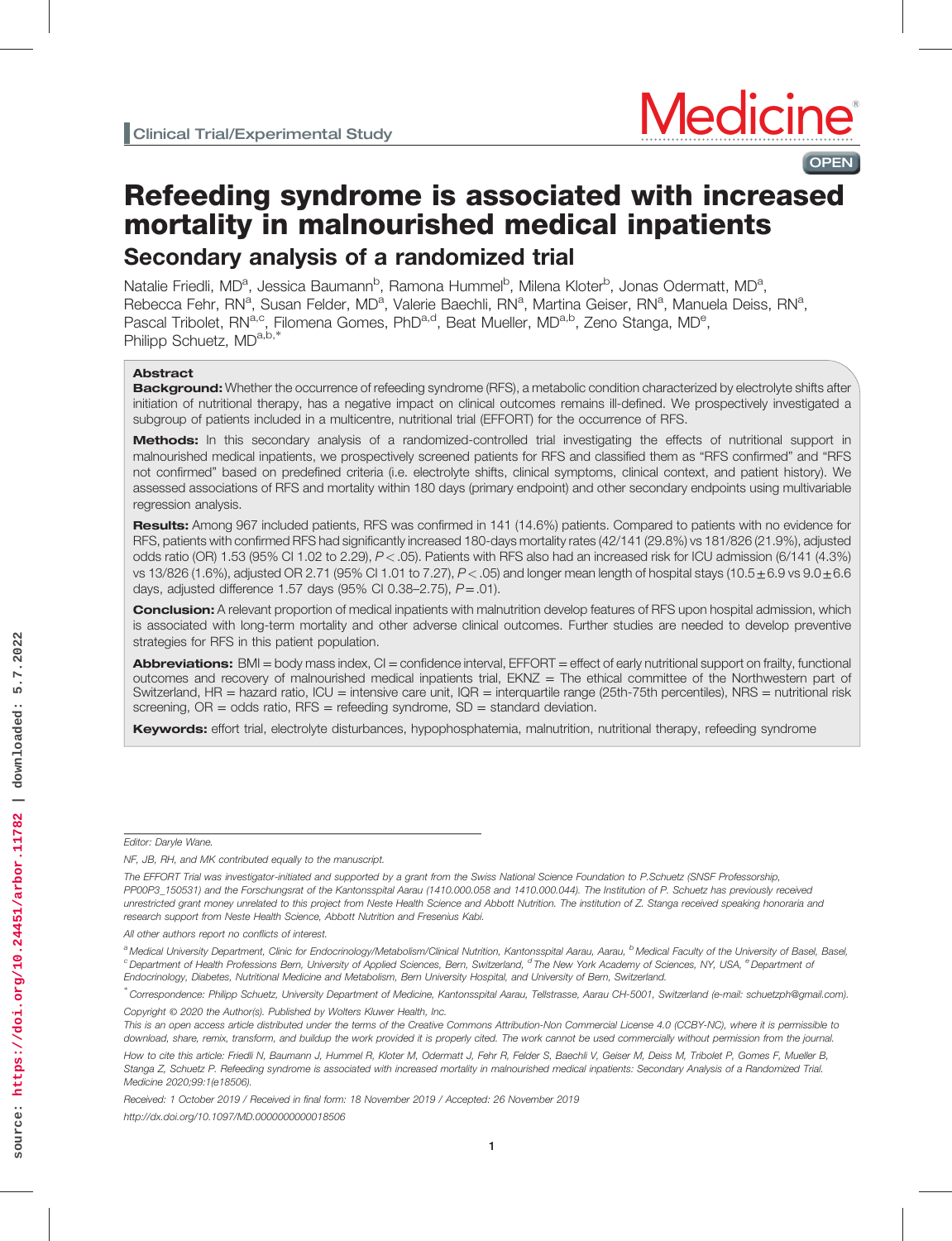# 1. Introduction

Refeeding syndrome (RFS) is a metabolic condition characterized by severe electrolyte and fluid shifts in response to the transition from a catabolic to an anabolic state after start of nutritional therapy in malnourished patients.[1–4] The clinical presentation may vary from mild forms with few clinical signs and symptoms to severe forms with possible lethal complications.<sup>[5]</sup> The function of several organs can be affected by RFS leading to cardiac arrhythmias, heart failure, and kidney failure among other impairments.<sup>[6–10]</sup> There is currently insufficient knowledge about predisposing factors, incidence rates, and treatment options. It also remains largely unclear whether RFS is associated with worse clinical courses and has thus prognostic implications.<sup>[11]</sup> A recent systematic literature review<sup>[12]</sup> revealed a lack of large-scale, prospective studies systematically looking at the occurrence of RFS, and high heterogeneity of definition criteria used regarding electrolyte cut-offs and clinical criteria to classify patients.<sup>[12]</sup>

Importantly, recent research has questioned whether RFS has any prognostic implications regarding mortality risk. Death attributable to RFS was found in only 4 out of 260,000 hospital deaths in 1 large retrospective study from Australia looking at patients over a 20 year time period.<sup>[13]</sup> Arguably, there was a high risk for under-reporting in this investigation relying on coded data from the hospital because no accepted gold standard for RFS exists today and the diagnosis may often be missed in clinical routine.<sup>[14]</sup> Also, a prospective cohort study including 243 patients found RFS to be a relatively rare consequence of nutritional therapy and no causal relationship between RFS and adverse outcome was reported.<sup>[1]</sup> In addition, a recent systematic review found that only few studies reported data on the association between RFS and clinical outcome.[12] Due to the small number of patients and studies, the lack of statistical adjustment for confounding factors and the high heterogeneity in regard to patient population and setting, the systematic review<sup>[12]</sup> was not able to draw any firm conclusion regarding the question on whether RFS is indeed associated with adverse clinical outcome.[12] Answering this question, however, is important as it may help to justify screening and therapeutic measures in patients at risk of RFS.

Herein, our aim was to systematically study the occurrence of RFS in a large and well characterized population of malnourished patients included in a recent trial based on previously published consensus criteria<sup>[4]</sup> and to investigate whether RFS was indeed associated with adverse clinical outcomes within a follow-up of 6 months.

# 2. Methods

# 2.1. Study design and setting

This is a pre-planned secondary analysis of the prospective EFFORT trial (Effect of early nutritional support on Frailty, Functional Outcomes, and Recovery of malnourished medical inpatients Trial). EFFORT was a pragmatic, investigatorinitiated, open-label, multicentre randomized controlled trial, which recruited patients from April 2014 to February 2018 in 8 Swiss hospitals. The ethical committee of the Northwestern part of Switzerland (EKNZ; 2014\_001) approved the study protocol and all patients or their authorized representatives provided written informed consent. The trial was registered at Clinical-Trials.gov [\(https://clinicaltrials.gov/ct2/show/NCT02517476\)](https://clinicaltrials.gov/ct2/show/NCT02517476). The main aim of EFFORT was to assess the effects of early nutritional therapy on patient outcomes in the medical inpatient setting. The rationale for the trial, design details, and eligibility features have been published previously $[15]$  as have the main results of the trial.<sup>[16]</sup>

# 2.2. Patient population

EFFORT enrolled consecutive patients at nutritional risk (defined by a Nutritional Risk Screening total score (NRS 2002) ≥3 points)<sup>[17,18]</sup> with an expected length of hospital stay  $\geq$ 5 days if they were willing to provide informed consent. Patients were excluded if initially admitted to intensive care units or surgical units, unable to ingest oral nutrition, already receiving nutritional support on admission, with a terminal condition (i.e., end-of-life situation), hospitalized because of anorexia nervosa, acute pancreatitis, acute liver failure, cystic fibrosis or stem cell transplantation, after gastric bypass surgery, or with contraindications for nutritional support, and patients previously included in the trial. While EFFORT included a total of 2088 patients, this secondary analysis includes 967 medical inpatients recruited in 2 of the 8 participating centers (Medical University Department, Kantonsspital Aarau and University Hospital Bern), which took part in this sub-study between February 2015 and December 2017.

#### 2.3. Assessment of RFS and management of patients

Assessment of patients regarding RFS was done prospectively according to a pre-defined checklist based on recent consensus criteria for RFS.<sup>[4]</sup> In brief, included patients were screened daily by a study dietician for possible RFS based on new occurrence or worsening of laboratory parameters (hypophosphatemia, hypokalemia, hypomagnesemia) or clinical parameters (peripheral oedema). In case of possible RFS, a more detailed assessment of patients was done by the study dietician and the treating physician. Patients meeting either ≥2 minor criteria (phosphate  $\langle 0.81 \text{mmol/l}$ , magnesium  $\langle 0.74 \text{mmol/l}$ , potassium  $\langle 3.6 \text{mmol/l} \rangle$ l, peripheral oedema) or  $\geq 1$  major criteria (phosphate <0.32 mmol/l, magnesium  $\langle 0.5 \text{mmol/l} \rangle$ , potassium  $\langle 2.5 \text{mmol/l} \rangle$  underwent further clinical examination focusing on clinical symptoms such as peripheral oedema, tachycardia, and tachypnea. Based on these parameters, the clinical context (i.e., other explanations for oedema or electrolyte shifts) and the overall patient history, a final classification regarding RFS was done and patients were prospectively classified as "RFS confirmed" or "RFS not confirmed". This classification was primarily done by the study physician, and in case of doubt a senior physician was asked for a final judgment. Treatment of RFS in patients with confirmed RFS was up to the treating physician team, without interference of the study team, and included substitution of electrolytes and B-complex vitamins as well as a gradually increase of energy targets, as appropriate.

#### 2.4. Outcome measures

The primary endpoint of the EFFORT trial was defined as allcause long-term mortality within 180 days. To verify survival status as well as other clinical outcomes, we performed telephone interviews at 30 and 180 days in all patients. If patients or their relatives could not be reached, we verified outcome data with the patient's primary care provider. Secondary endpoints were short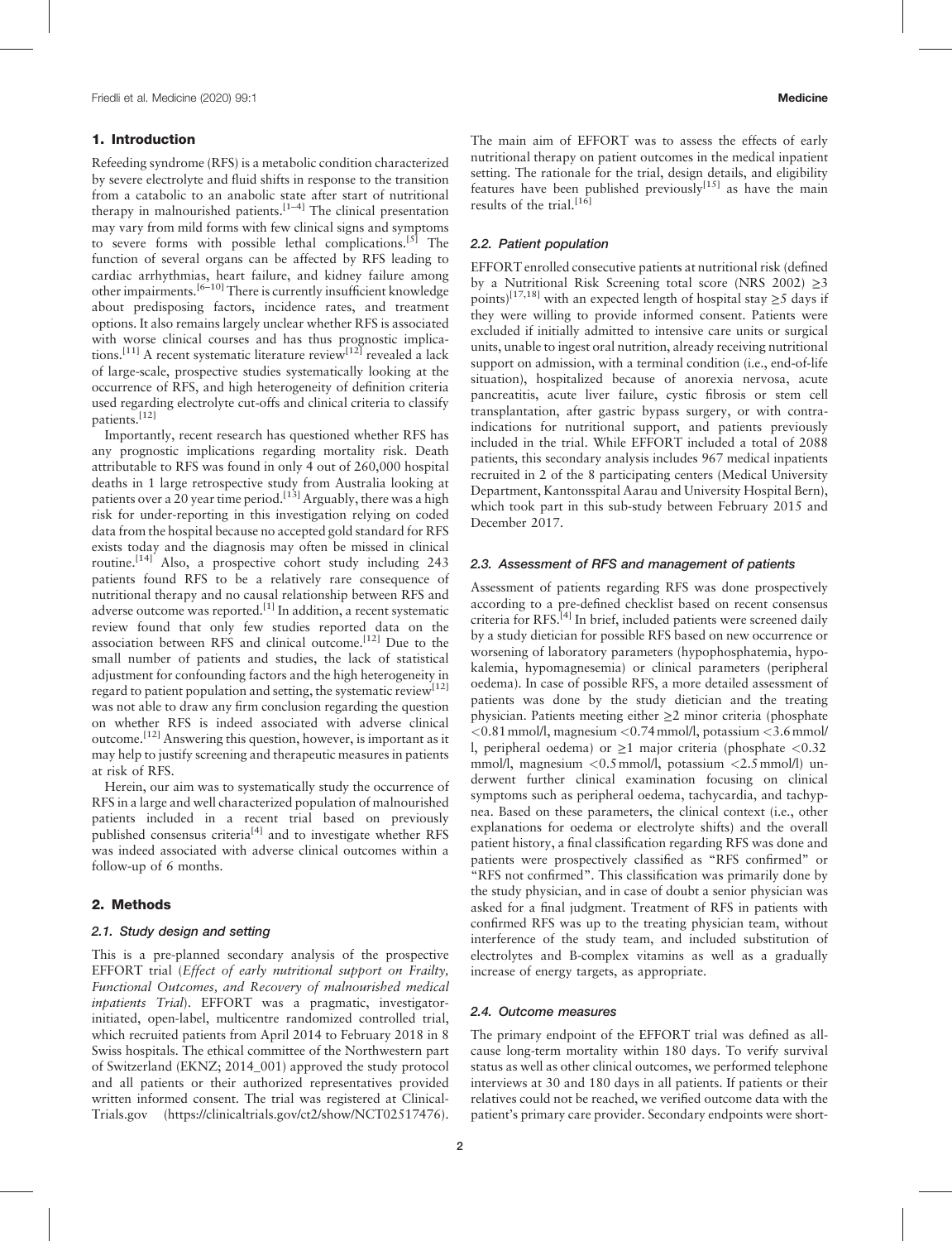term (i.e., within 30 days) mortality, admission to intensive care unit, non-elective hospital readmission after discharge, major complications (including adjudicated nosocomial infection, respiratory failure, a major cardiovascular event or pulmonary embolism, acute renal failure, gastro-intestinal events, or a decline in functional status of 10% or more from admission to day 30) and length of hospital stay of the index hospital stay. A more detailed description of endpoints has previously been published in the study protocol.<sup>[15]</sup>

#### 2.5. Statistical analysis

Statistical analyses were performed using STATA 12.1 (STATA Corp, College Station, TX, USA). We used descriptive statistics including mean with standard deviation to describe the study population as appropriate. Categorical variables are expressed as percentages (numbers) and continuous variables as medians (interquartile ranges (IQRs)).

We did 2 main analyses, first focusing on all patients and comparing patients with confirmed RFS to patients with no RFS. Second, we focused on the subgroup of patients with possible RFS during screening and compared patients with confirmed RFS to patients with not confirmed RFS. For primary and secondary endpoints we calculated odds ratios (ORs) and 95% confidence intervals (CIs) using univariable and multivariable logistic regression analysis.<sup>[19]</sup> We adjusted the analysis for important prognostic factors such as patient age, gender, and BMI. All tests were carried out at 5% significance levels.

## 3. Results

#### 3.1. Patient population

This analysis includes 967 patients that were screened for RFS during their index hospital stay in 2 study centers participating in this sub-study. A total of 353 (36.5%) of these patients had electrolyte changes or clinical signs possibly related to RFS and were reassessed in more detail for RFS. Among these, 141 patients were classified as "RFS confirmed" and 212 patients were classified as "RFS not confirmed". Thus, as shown in Figure 1, RFS was confirmed in 141 (14.6%) patients whereas 826 (85.4%) patients had no RFS (212 with abnormalities during screening, but no RFS confirmation; and 614 with no abnormalities at screening).

In a first step, we compared baseline results from patients with RFS to all patients with no RFS including patients with no abnormalities during screening (Table 1). Results were similar and showed differences in regards to initial randomization, some comorbidities and more frequent use of oral nutrition supplements in patients with confirmed RFS.

Second, we focused on patients with abnormalities during screening and compared patients with confirmed RFS  $(n=141)$  to patients where RFS was not confirmed (n=212). Table 2 shows baseline characteristics of these patients stratified according to RFS classification. Compared to patients without confirmed RFS, patients with confirmed RFS had a higher rate of appetite loss at baseline (87.9% vs 78.8%; OR 1.97, 95% CI 1.07–3.60,  $P = .028$ ). Patients in the intervention group of the EFFORT trial also had a higher likelihood of RFS (47.2% vs 61%, adjusted OR 1.75 (95%CI 1.14–2.7), P=.011). Comorbidities such as hypertension and cancer were significantly different in both groups. Nutritional support among both groups was similar, but patients with confirmed RFS received more often oral nutrition supplements (26.4% vs 40.3%, adjusted OR 1.88 (95%CI 1.18–  $2.98$ ,  $P = .008$ ).

# 3.2. Laboratory findings

Next, we focused on laboratory results that were ordered in the subgroup of patients with abnormalities during the screening process (n=353). Table 3 shows detailed results of laboratory results stratified by RFS. At baseline, levels of phosphate (mmol/l) (0.74 vs 0.93; difference 0.09, 95% CI 0.04–0.22, P<.001), magnesium (mmol/l) (0.67 vs 0.73; difference 0.10, 95% CI 0.02–0.42, P = .002), potassium (mmol/l) (3.46 vs 3.79; difference 0.25, 95% CI 0.15–0.41,  $P < .001$ ) and albumin (g/L) (25.5 vs 27.2; difference 0.94, 95% CI 0.90–0.99, P=.011) were significantly lower in patients with confirmed RFS versus patients with no confirmed RFS, respectively. In addition, laboratory results of electrolytes in RFS patients were also lower when measured during follow-up. We found no significant difference in clinical symptoms between groups except for tachycardia being more frequent in patients with confirmed RFS at follow-up (12.2% vs 3.6%; OR 3.75, 95% CI 1.43–9.85, P=.007).

#### 3.3. Association of RFS and adverse outcome

Regarding the primary endpoint, a total of 42/141 (29.8%) patients with confirmed RFS died within the 180 days of follow up (Table 4). This was a significantly higher number compared to all patients with no RFS (181/826 (21.9%), adjusted OR 1.53 (95% CI 1.02 to 2.29),  $P = .038$ ) and also when compared to patients who presented abnormalities during screening but no confirmation of RFS (37/212 (17.5%), adjusted OR 1.97, 95% CI 1.18 to 3.29,  $P = .01$ ). Figure 2 shows Kaplan–Meier curves for time to death within 6 months comparing patients with confirmed RFS to patients without RFS and patients with no confirmed RFS.

Regarding secondary endpoints, compared to patients with no RFS, patients with confirmed RFS showed an increased risk for ICU admission (4.3% vs 1.6%, adjusted OR 2.71 (95% CI 1.01– 7.27), P.048) and an increase in length of hospital stay (10.5 vs 9.0 days, adjusted difference 1.57 days (95%CI 0.38–2.75),  $P = .01$ ). Comparing patients with confirmed to patients with not confirmed RFS there was a doubling in 30-day readmission rate (9.9% vs 4.2%, adjusted OR 2.42 (95% CI 1.01–5.81),  $P = .047$ ). There were no significant differences in other secondary endpoints (Table 4).

# 4. Discussion

Key results of this secondary analysis of a previous interventional trial are two-fold. First, we found that a relevant proportion of medical inpatients at risk of malnutrition develop RFS, based on the evaluation of laboratory and clinical parameters, affecting about 1 of 7 patients. Second, within this large and wellcharacterized population of medical inpatients at risk for malnutrition with systematic short- and long-term assessment, we found an association between the occurrence of RFS and longterm mortality within a follow-up period of 180 days. There was also an increase in unplanned hospital readmissions, as well as ICU admissions and days in the hospital when compared to the overall population of patients with no RFS. Thus these data provide empiric evidence that RFS is a potentially harmful condition that needs to be adequately identified and managed.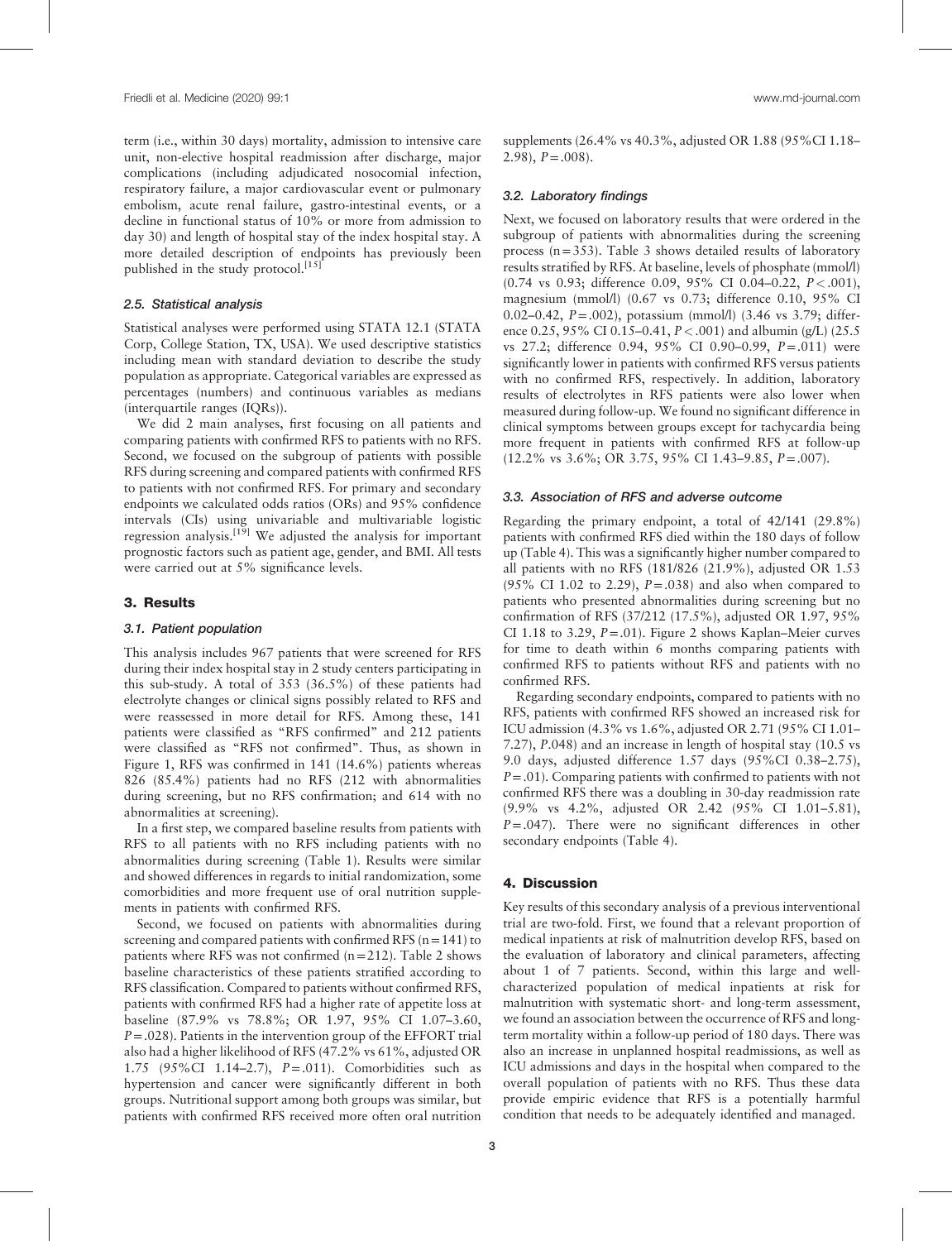

Figure 1. Flow chart. Patient Assessment of Refeeding Syndrome after inclusion in the EFFORT trial in 2 of the 8 participating centres (Medical University Department, Kantonsspital Aarau and University Hospital Bern, which took part in this sub-study). RFS=Refeeding Syndrome.

# Table 1

| Baseline characteristics in patients with confirmed RFS and no RFS. |  |  |  |  |  |  |
|---------------------------------------------------------------------|--|--|--|--|--|--|
|---------------------------------------------------------------------|--|--|--|--|--|--|

| <b>Characteristics</b>                       | <b>No RFS</b><br>$(N = 826)$ | <b>RFS</b> confirmed<br>$(N = 141)$ | Univariate regression analysis<br>(odds ratio or coefficient and 95%CI, P value) |
|----------------------------------------------|------------------------------|-------------------------------------|----------------------------------------------------------------------------------|
| Socio-demographics                           |                              |                                     |                                                                                  |
| Age - yr, median (IQR)                       | 74 (64.0, 82.0)              | 73.0 (63.0, 80.0)                   | $*1.00$ (0.89 to 1.14), $P = .959$                                               |
| Male sex, $n$ $(\%)$                         | 440 (53.3%)                  | 84 (59.6%)                          | 1.29 (0.90 to 1.86), $P = .166$                                                  |
| Nutritional history                          |                              |                                     |                                                                                  |
| $*$ Body mass Index (BMI) - kg/m2, mean (SD) | 25.3(5.5)                    | 24.6(4.9)                           | 0.97 (0.94 to 1.01), $P = .119$                                                  |
| BMI WHO, n (%)                               |                              |                                     |                                                                                  |
| $18.5 - 24.9$                                | 416 (50.6%)                  | 75 (53.6%)                          | Reference                                                                        |
| < 18.5                                       | 49 (6.0%)                    | 13 (9.3%)                           | 1.47 (0.76 to 2.84), $P = .251$                                                  |
| >25                                          | 357 (43.4%)                  | 52 (37.1%)                          | 0.81 (0.55 to 1.18), $P = .272$                                                  |
| **Nutritional risk score (NRS 2002), n (%)   |                              |                                     |                                                                                  |
| 3 points                                     | 249 (30.1%)                  | 28 (19.9%)                          | Reference                                                                        |
| 4 points                                     | 313 (37.9%)                  | 60 (42.6%)                          | 1.70 (1.06 to 2.75), $P = .029$                                                  |
| 5 points                                     | 201 (24.3%)                  | 46 (32.6%)                          | 2.04 (1.23 to 3.37), $P = .006$                                                  |
| 6 points                                     | 63 (7.6%)                    | $7(5.0\%)$                          | 0.99 (0.41 to 2.37), $P = .979$                                                  |
| Weight loss, n (%)                           |                              |                                     |                                                                                  |
| $<$ 5% in 3 month                            | 485 (58.7%)                  | 67 (47.5%)                          | Reference                                                                        |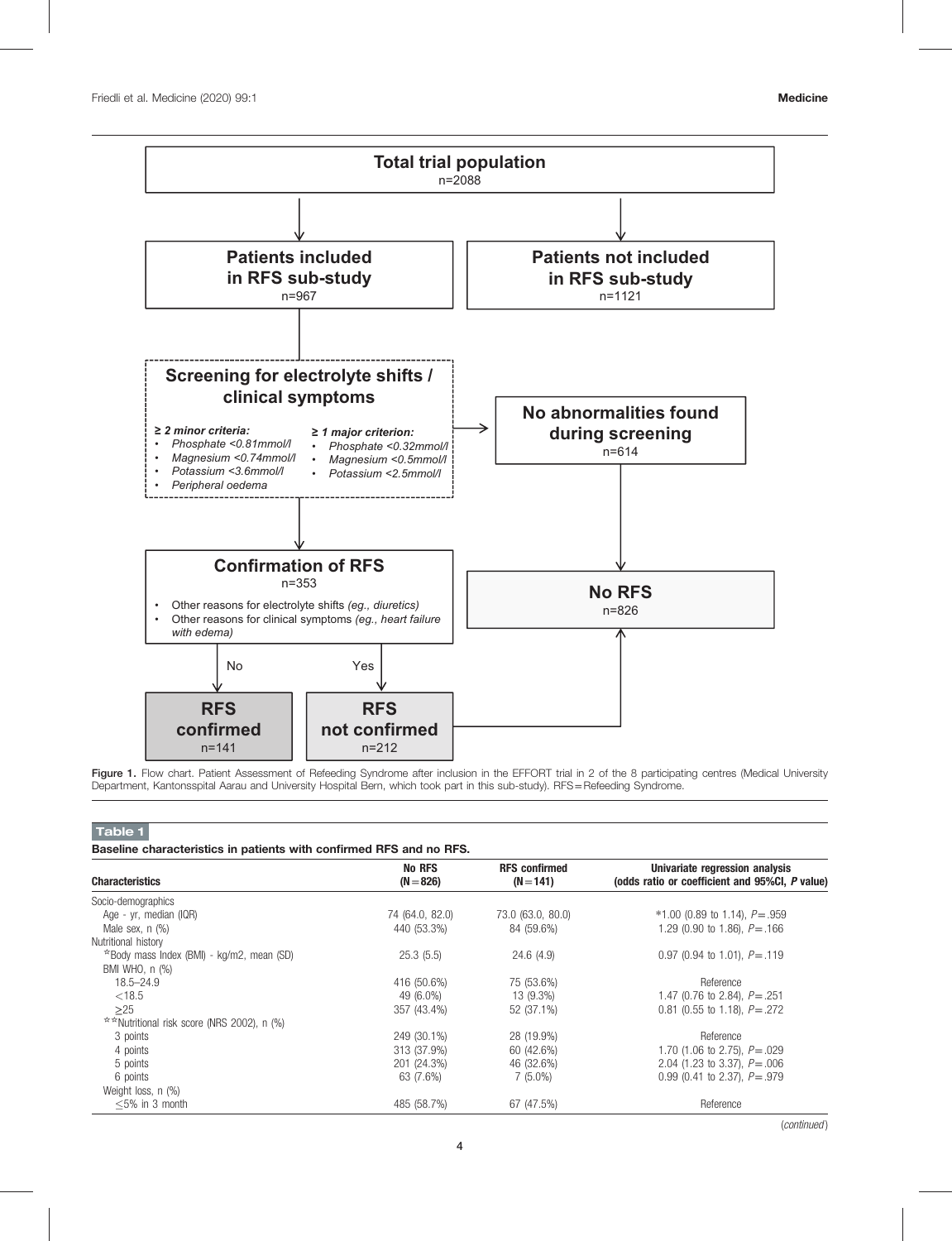| (continued). |  |
|--------------|--|

| <b>Characteristics</b>                                  | <b>No RFS</b><br>$(N = 826)$ | <b>RFS</b> confirmed<br>$(N = 141)$ | Univariate regression analysis<br>(odds ratio or coefficient and 95%CI, P value) |
|---------------------------------------------------------|------------------------------|-------------------------------------|----------------------------------------------------------------------------------|
| $>5\%$ in 3 month                                       | 99 (12.0%)                   | 22 (15.6%)                          | 1.61 (0.95 to 2.73), $P = .078$                                                  |
| $>5\%$ in 2 month                                       | 92 (11.1%)                   | 20 (14.2%)                          | 1.57 (0.91 to 2.72), $P = .104$                                                  |
| $>5\%$ in 1 month                                       | 150 (18.2%)                  | 32 (22.7%)                          | 1.54 (0.98 to 2.44), $P = .064$                                                  |
| Loss of appetite, $n$ $(\%)$                            |                              |                                     |                                                                                  |
| No                                                      | 124 (15.0%)                  | 17 (12.1%)                          | Reference                                                                        |
| Yes                                                     | 702 (85.0%)                  | 124 (87.9%)                         | 1.29 (0.75 to 2.21), $P = .359$                                                  |
| Food intake of normal requirement preceding week, n (%) |                              |                                     |                                                                                  |
| >75%                                                    | 111 (13.4%)                  | 12 (8.5%)                           | Reference                                                                        |
| 50-75%<br>25-50%                                        | 240 (29.1%)                  | 33 (23.4%)                          | 1.27 (0.63 to 2.56), $P = .499$                                                  |
| $<$ 25%                                                 | 316 (38.3%)<br>159 (19.2%)   | 65 (46.1%)<br>31 (22.0%)            | 1.90 (0.99 to 3.65), $P = .053$<br>1.80 (0.89 to 3.66), $P = .103$               |
| Severity of illness, n (%)                              |                              |                                     |                                                                                  |
| very mild                                               | 10 (1.2%)                    | $2(1.4\%)$                          | Reference                                                                        |
| mild                                                    | 463 (56.1%)                  | 74 (52.5%)                          | 0.80 (0.17 to 3.72), $P = .775$                                                  |
| moderate/severe                                         | 353 (42.7%)                  | 65 (46.1%)                          | 0.92 (0.2 to 4.3), $P = .916$                                                    |
| Study group, n (%)                                      |                              |                                     |                                                                                  |
| Control group                                           | 423 (51.2%)                  | 55 (39.0%)                          | Reference                                                                        |
| Intervention group                                      | 403 (48.8%)                  | 86 (61.0%)                          | 1.64 (1.14 to 2.36), $P = .008$                                                  |
| Main diagnosis at hospital presentation, n (%)          |                              |                                     |                                                                                  |
| Cardiovascular disease                                  | 85 (10.3%)                   | $8(5.7\%)$                          | 0.52 (0.25 to 1.11), $P = .091$                                                  |
| Infectious disease                                      | 274 (33.2%)                  | 43 (30.5%)                          | 0.88 (0.60 to 1.30), $P = .532$                                                  |
| Metabolic disorder                                      | 27 (3.3%)                    | $5(3.5\%)$                          | 1.09 (0.41 to 2.87), $P = .865$                                                  |
| Gastrointestinal disease                                | 27 (3.3%)                    | 15 (10.6%)                          | 1.77 (0.97 to 3.24), $P = .064$                                                  |
| Renal disease                                           | 33 (4.0%)                    | $6(4.3\%)$                          | 1.07 (0.44 to 2.60), $P = .885$                                                  |
| Cancer                                                  | 143 (17.3%)                  | 39 (27.7%)                          | 1.83 (1.21 to 2.75), $P = .004$                                                  |
| Neurological disease                                    | 37 (4.5%)                    | $2(1.4\%)$                          | 0.31 (0.07 to 1.29), $P = .106$                                                  |
| Lung disease                                            | 48 (5.8%)                    | $3(2.1\%)$                          | 0.35 (0.11 to 1.15), $P = .083$                                                  |
| Frailty                                                 | 72 (8.7%)                    | 11 $(7.8\%)$                        | 0.89 (0.46 to 1.72), $P = 72$                                                    |
| Other                                                   | 28 (3.4%)                    | $7(5.0\%)$                          | 1.49 (0.64 to 3.48), $P = .358$                                                  |
| Comorbidities, n (%)                                    |                              |                                     |                                                                                  |
| Coronary heart disease                                  | 186 (22.5%)                  | 33 (23.4%)                          | 1.05 (0.69 to 1.60), $P = .816$                                                  |
| Congestive heart failure                                | 146 (17.7%)                  | 19 (13.5%)                          | 0.73 (0.43 to 1.21), $P = .222$                                                  |
| Hypertension                                            | 429 (51.9%)                  | 87 (61.7%)                          | 1.49 (1.03 to 2.15), $P = .032$                                                  |
| Renal failure                                           | 288 (34.9%)                  | 44 (31.2%)                          | 0.85 (0.58 to 1.24), $P = .398$                                                  |
| Diabetes mellitus<br>COPD                               | 182 (22.0%)<br>112 (13.6%)   | 34 (24.1%)                          | 1.12 (0.74 to 1.71), $P = .584$<br>0.87 (0.51 to 1.51), $P = .628$               |
| Cancer                                                  | 254 (30.8%)                  | 17 (12.1%)<br>65 (46.1%)            | 1.93 (1.34 to 2.77), $P < .001$                                                  |
| Nutritional support during the trial                    |                              |                                     |                                                                                  |
| Intensified hospital kitchen only, n (%)                | 198 (26.8%)                  | 43 (32.1%)                          | 1.29 (0.87 to 1.92), $P = .211$                                                  |
| Additional use of oral nutritional supplements, n (%)   | 211 (28.3%)                  | 54 (40.3%)                          | 1.71 (1.17 to 2.50), $P = .006$                                                  |
| Enteral tube feeding, n (%)                             | $4(0.5\%)$                   | $3(2.2\%)$                          | 4.18 (0.92 to 18.87), $P = .063$                                                 |
| Parenteral nutrition, n (%)                             | $5(0.7\%)$                   | $1(0.7\%)$                          | 1.10 (0.13 to 9.52), $P = .928$                                                  |
| Nutritional intake, mean (SD)                           |                              |                                     |                                                                                  |
| Mean intake until day 5                                 |                              |                                     |                                                                                  |
| Energy intake (total calories per day)                  | 1416.9 (518.4)               | 1333.2 (546.0)                      | **0.97 (0.94 to 1.00), $P = .089$                                                |
| Protein intake (gram per day)                           | 54.8 (22.0)                  | 52.0 (23.5)                         | *** 0.94 (0.87 to 1.03), $P = .182$                                              |
| Mean intake until day 7                                 |                              |                                     |                                                                                  |
| Energy intake (total calories per day)                  | 1435.2 (508.7)               | 1382.1 (517.2)                      | **0.98 (0.94 to 1.02), $P = .264$                                                |
| Protein intake (gram per day)                           | 55.7(21.4)                   | 54.0 (22.5)                         | ***0.96 (0.89 to 1.05), $P = .408$                                               |
| Mean intake until day 10                                |                              |                                     |                                                                                  |
| Energy intake (total calories per day)                  | 1452.0 (508.5)               | 1403.9 (506.5)                      | **0.98 (0.95 to 1.02), $P = .309$                                                |
| Protein intake (gram per day)                           | 56.4 (21.3)                  | 55.3 (22.1)                         | ***0.98 (0.9 to 1.06), $P = .567$                                                |
| Weight changes during the trial - kg, mean (SD)         |                              |                                     |                                                                                  |
| Baseline weight                                         | 72.7 (17.1)                  | 71.3 (16.7)                         | ****0.95 (0.85 to 1.07), $P = .438$                                              |
| weight day 3                                            | 72.6 (17.5)                  | 72.3 (19.4)                         | ****0.99 (0.86 to 1.14), $P = .893$                                              |
| weight day 6                                            | 72.5 (16.9)                  | 71.3 (16.4)                         | **** 0.96 (0.85 to 1.07), P = .451                                               |

Data are presented as median (IQR), mean (SD) or % (no.). P values are statistically significant at  $P < .05$ .

Data for univariable analyses are given as odds ratios (95% CI) and P value. All odds ratios were calculated with logistic regression for binary data and linear regression for continuous data.  $\star$  The body-mass index is the weight in kilograms divided by the square of the height in meters.

\*\* Scores on nutritional risk screening range from 0 to 7, with a score of 3 or more identifying patients at nutritional risk and higher scores indicating increased risk.

∗ OR in 10-years increments

∗∗ OR in 100 calories increments.

∗∗∗ OR in 10 g increments.

∗∗∗∗ OR in 10 kg increments.

RFS=Refeeding Syndrome.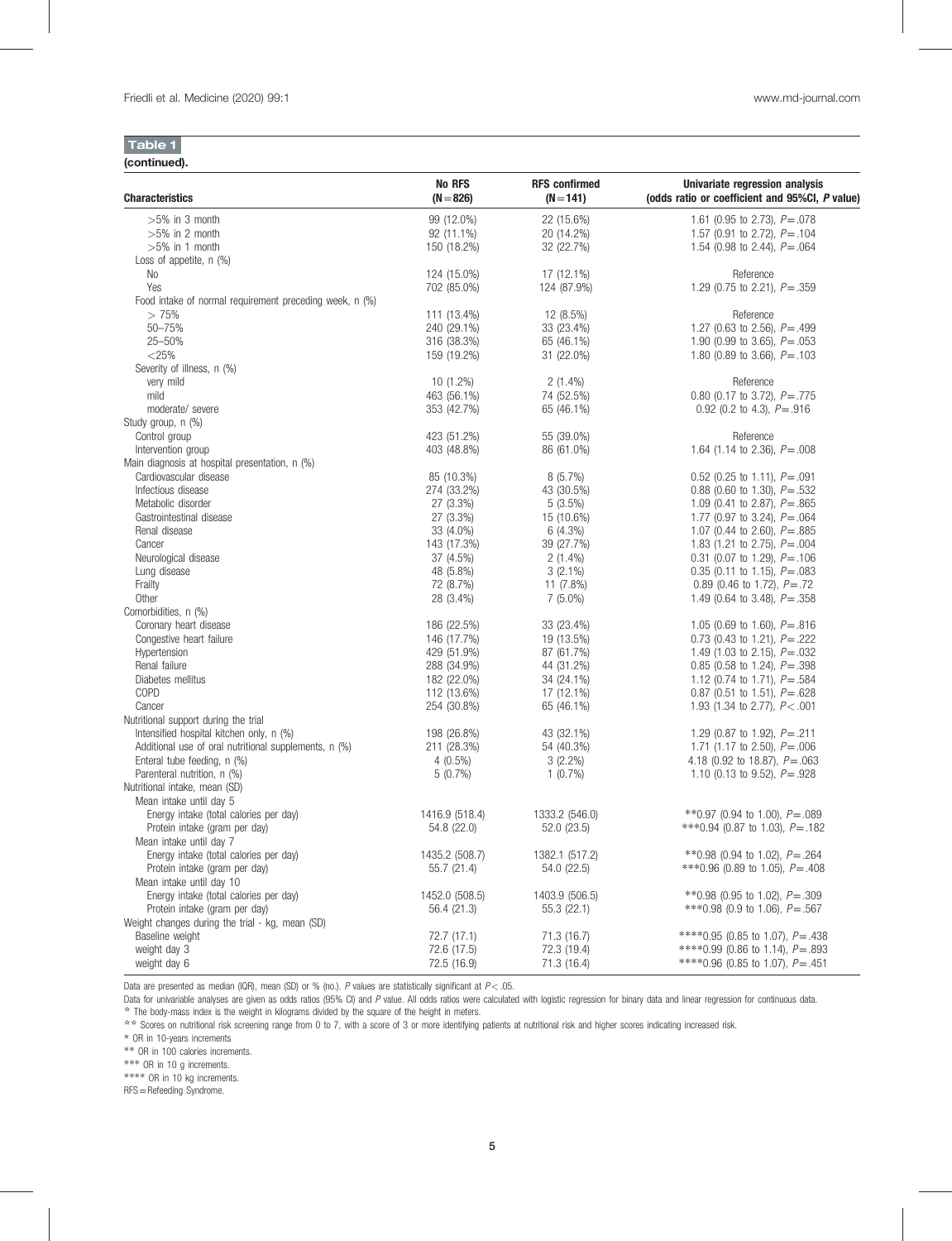# Table 2

Baseline characteristics in patients with abnormalities during RFS.

|                                                                                                   | <b>RFS not</b><br>confirmed      | <b>RFS</b><br>confirmed         | Univariate regression analysis<br>(odds ratio or coefficient               |
|---------------------------------------------------------------------------------------------------|----------------------------------|---------------------------------|----------------------------------------------------------------------------|
| <b>Characteristics</b>                                                                            | $(N = 212)$                      | $(N = 141)$                     | and 95%CI, P value)                                                        |
| Socio-demographics                                                                                |                                  |                                 |                                                                            |
| Age - yr, median (IQR)<br>Male sex, $n$ $(\%)$                                                    | 75.0 (62.0, 82.0)<br>110 (51.9%) | 73.0 (63.0, 80.0)<br>84 (59.6%) | $\degree$ 1.05 (0.91 to 1.21), P = .524<br>1.37 (0.89 to 2.10), $P = .156$ |
| Nutritional history                                                                               |                                  |                                 |                                                                            |
| *Body mass Index (BMI) - kg/m <sup>2</sup> , mean (SD)<br>BMI WHO, n (%)                          | 25.2(5.2)                        | 24.6(4.9)                       | 0.97 (0.93 to 1.02), $P = .226$                                            |
| $18.5 - 24.9$                                                                                     | 114 (53.8%)                      | 75 (53.6%)                      | Reference                                                                  |
| < 18.5                                                                                            | 12 (5.7%)                        | 13 (9.3%)                       | 1.65 (0.71 to 3.80), $P = .243$                                            |
| $\geq$ 25<br>**Nutritional risk score (NRS 2002), n (%)                                           | 86 (40.6%)                       | 52 (37.1%)                      | 0.92 (0.59 to 1.44), $P = .714$                                            |
| 3 points                                                                                          | 59 (27.8%)                       | 28 (19.9%)                      | Reference                                                                  |
| 4 points<br>5 points                                                                              | 73 (34.4%)<br>57 (26.9%)         | 60 (42.6%)<br>46 (32.6%)        | 1.73 (0.98 to 3.05), $P = .057$<br>1.70 (0.94 to 3.08), $P = .08$          |
| 6 points                                                                                          | 23 (10.8%)                       | 7 (5.0%)                        | 0.64 (0.25 to 1.67), $P = .363$                                            |
| Weight loss, n (%)                                                                                |                                  |                                 |                                                                            |
| $\leq$ 5% in 3 month<br>$>5\%$ in 3 month                                                         | 125 (59.0%)<br>17 (8.0%)         | 67 (47.5%)<br>22 (15.6%)        | Reference<br>2.41 (1.20 to 4.86), $P = .013$                               |
| $>5\%$ in 2 month                                                                                 | 25 (11.8%)                       | 20 (14.2%)                      | 1.49 (0.77 to 2.88), $P = .233$                                            |
| $>5\%$ in 1 month<br>Loss of appetite, $n$ (%)                                                    | 45 (21.2%)                       | 32 (22.7%)                      | 1.33 (0.77 to 2.28), $P = .306$                                            |
| No                                                                                                | 45 (21.2%)                       | 17 (12.1%)                      | Reference                                                                  |
| Yes                                                                                               | 167 (78.8%)                      | 124 (87.9%)                     | 1.97 (1.07 to 3.60), $P = .028$                                            |
| Food intake of normal requirement preceding week, n (%)<br>>75%                                   | 40 (18.9%)                       | 12 (8.5%)                       | Reference                                                                  |
| 50-75%                                                                                            | 51 (24.1%)                       | 33 (23.4%)                      | 2.16 (0.99 to 4.70), $P = .053$                                            |
| 25-50%                                                                                            | 75 (35.4%)                       | 65 (46.1%)                      | 2.89 (1.40 to 5.97), $P = .004$                                            |
| $<$ 25%<br>Severity of illness, n (%)                                                             | 46 (21.7%)                       | 31 (22.0%)                      | 2.25 (1.02 to 4.95), $P = .045$                                            |
| very mild                                                                                         | $3(1.4\%)$                       | $2(1.4\%)$                      | Reference                                                                  |
| mild<br>moderate / severe                                                                         | 102 (48.1%)<br>107 (50.5%)       | 74 (52.5%)<br>65 (46.1%)        | 1.09 (0.18 to 6.68), $P = .927$<br>0.91 (0.15 to 5.60), $P = .92$          |
| Randomisation, n (%)                                                                              |                                  |                                 |                                                                            |
| Control group                                                                                     | 112 (52.8%)                      | 55 (39.0%)                      | Reference                                                                  |
| Intervention group<br>Main diagnosis at hospital presentation, n (%)                              | 100 (47.2%)                      | 86 (61.0%)                      | 1.75 (1.14 to 2.7), $P = .011$                                             |
| Cardiovascular disease                                                                            | 12 (5.7%)                        | 8(5.7%)                         | 1.00 (0.40 to 2.52), $P = .996$                                            |
| Infectious disease<br>Metabolic disorder                                                          | 85 (40.1%)<br>11 (5.2%)          | 43 (30.5%)<br>$5(3.5\%)$        | 0.66 (0.42 to 1.03), $P = .067$<br>0.67 (0.23 to 1.98), $P = .47$          |
| Gastrointestinal disease                                                                          | 11 (5.2%)                        | 15 (10.6%)                      | 2.18 (0.97 to 4.89), $P = .06$                                             |
| Renal disease                                                                                     | $8(3.8\%)$                       | 6(4.3%)                         | 1.13 (0.38 to 3.34), $P = .82$                                             |
| Cancer<br>Neurological disease                                                                    | 29 (13.7%)<br>11 (5.2%)          | 39 (27.7%)<br>$2(1.4\%)$        | 2.41 (1.41 to 4.13), $P = .001$<br>0.26 (0.06 to 1.20), $P = .085$         |
| Lung disease                                                                                      | $9(4.2\%)$                       | $3(2.1\%)$                      | 0.49 (0.13 to 1.84), $P = .292$                                            |
| Frailty<br>Other                                                                                  | 23 (10.8%)<br>33 (15.6%)         | 11 (7.8%)                       | 0.70 (0.33 to 1.48), $P = .344$                                            |
| Comorbidities, n (%)                                                                              |                                  | 7 (5.0%)                        | 2.16 (0.67 to 6.95), $P = .196$                                            |
| Coronary heart disease                                                                            | 41 (19.3%)                       | 33 (23.4%)                      | 1.27 (0.76 to 2.14), $P = .359$                                            |
| Congestive heart failure<br>Hypertension                                                          | 32 (15.1%)<br>108 (50.9%)        | 19 (13.5%)<br>87 (61.7%)        | 0.88 (0.47 to 1.62), $P = .672$<br>1.55 (1.01 to 2.39), $P = .047$         |
| Renal failure                                                                                     | 73 (34.4%)                       | 44 (31.2%)                      | 0.86 (0.55 to 1.36), $P = .528$                                            |
| Diabetes mellitus<br>COPD                                                                         | 54 (25.5%)<br>33 (15.6%)         | 34 (24.1%)<br>17 (12.1%)        | 0.93 (0.57 to 1.52), $P = .773$<br>0.74 (0.40 to 1.39), $P = .356$         |
| Cancer                                                                                            | 56 (26.4%)                       | 65 (46.1%)                      | 2.38 (1.52 to 3.74), $P < .001$                                            |
| Nutritional support during the trial                                                              |                                  |                                 |                                                                            |
| Intensified hospital kitchen only, n (%)<br>Additional use of oral nutritional supplements, n (%) | 58 (28.2%)<br>55 (26.4%)         | 43 (32.1%)<br>54 (40.3%)        | 1.21 (0.75 to 1.94), $P = .438$<br>1.88 (1.18 to 2.98), $P = .008$         |
| Enteral tube feeding, n (%)                                                                       | $1(0.5\%)$                       | $3(2.2\%)$                      | 4.66 (0.48 to 45.27), $P = .185$                                           |
| Parenteral nutrition, n (%)                                                                       | $2(1.0\%)$                       | $1(0.7\%)$                      | 0.77 (0.07 to 8.54), $P = .829$                                            |
| Nutritional intake, mean (SD)<br>Mean intake until day 5                                          |                                  |                                 |                                                                            |
| Energy intake (total calories per day)                                                            | 1441.2 (541.7)                   | 1333.2 (546.0)                  | **0.96 (0.93 to 1.00), $P = .075$                                          |
| Protein intake (gram per day)<br>Mean intake until day 7                                          | 54.2 (21.5)                      | 52.0 (23.5)                     | ***0.96 (0.87 to 1.05), $P = .368$                                         |
| Energy intake (total calories per day)                                                            | 1460.0 (524.7)                   | 1382.1 (517.2)                  | **0.97 (0.93 to 1.01), $P = .177$                                          |
| Protein intake (gram per day)                                                                     | 55.0 (20.7)                      | 54.0 (22.5)                     | ***0.98 (0.88 to 1.08), $P = .672$                                         |
| Mean intake until day 10<br>Energy intake (total calories per day)                                | 1476.0 (525.0)                   | 1403.9 (506.5)                  | **0.97 (0.93 to 1.02), $P = .207$                                          |
| Protein intake (gram per day)                                                                     | 55.6 (20.6)                      | 55.3(22.1)                      | ***0.99 (0.90 to 1.10), $P = .892$                                         |
| Weight changes during the trial - kg, mean (SD)<br>Baseline weight                                | 72.4 (16.7)                      | 71.3 (16.7)                     | ****0.96 (0.83 to 1.11). $P = .573$                                        |
| weight day 3                                                                                      | 73.0 (17.1)                      | 72.3 (19.4)                     | ****0.98 (0.83 to 1.15), $P = .788$                                        |
| weight day 6                                                                                      | 72.2 (16.4)                      | 71.3 (16.4)                     | ****0.97 (0.84 to 1.11), $P = .642$                                        |

Data are presented as median (IQR), mean (SD) or % (no.). P values are statistically significant at  $P$  < .05.

Data for univariable analyses are given as odds ratios (95% CI) and P value. All odds ratios were calculated with logistic regression for binary data and linear regression for continuous data. ☆ The body-mass index is the weight in kilograms divided by the square of the height in meters.

\*\*\* Scores on nutritional risk screening range from 0 to 7, with a score of 3 or more identifying patients at nutritional risk and higher scores indicating increased.

∗ OR in 10-years increments.

∗∗ OR in 100 calories increments.

∗∗∗ OR in 10 g increments.

∗∗∗∗ OR in 10 kg increments.

RFS=Refeeding Syndrome.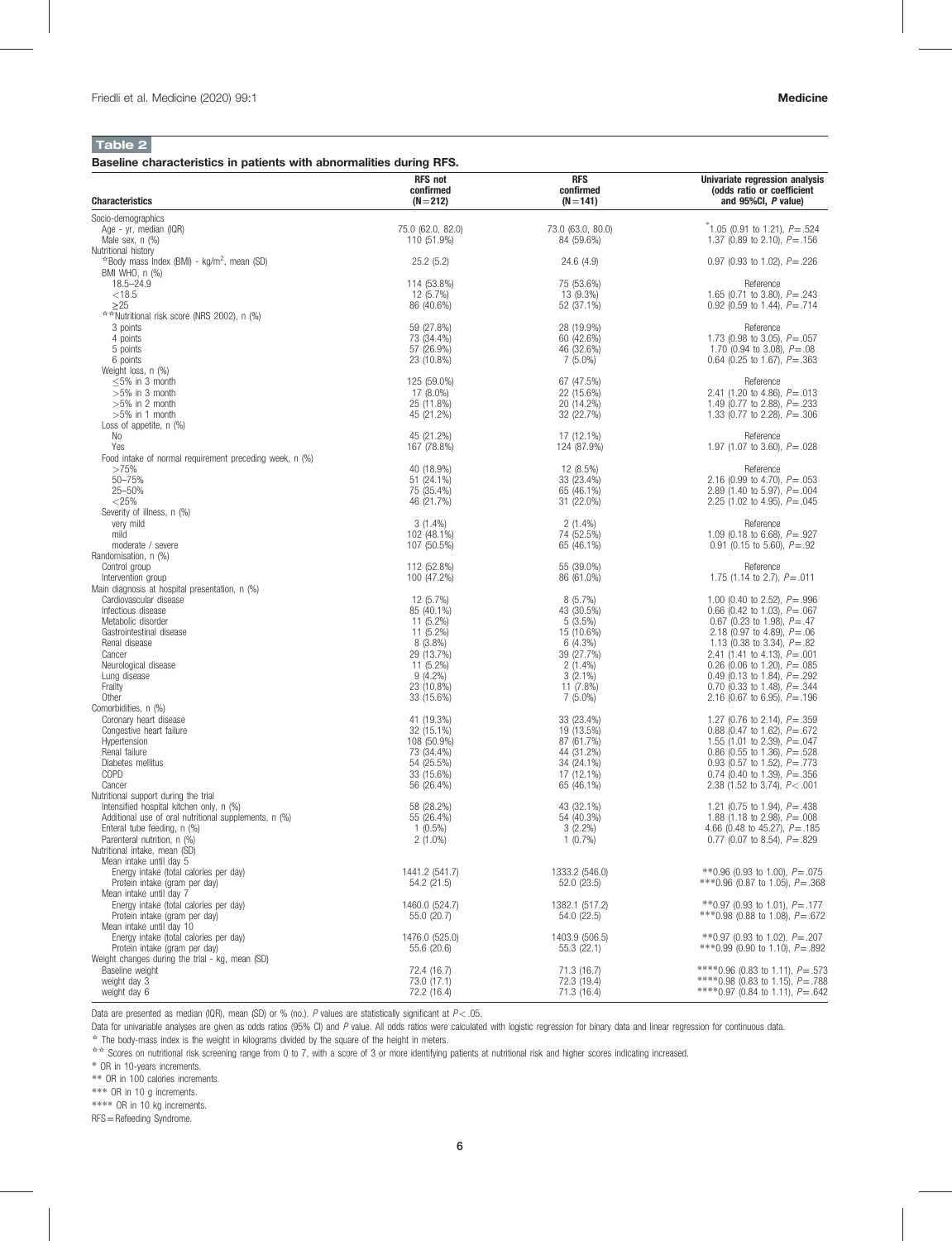# Table 3

## Laboratory and clinical findings at baseline and follow-up in patients with abnormalities during RFS screening.

|                                                                             | <b>RFS</b>                 | <b>RFS</b>                 | <b>Univariate Regression analysis</b>                              |
|-----------------------------------------------------------------------------|----------------------------|----------------------------|--------------------------------------------------------------------|
|                                                                             | not confirmed              | confirmed                  | (odds ratio or                                                     |
| <b>Characteristics</b>                                                      | $(N = 212)$                | $(N = 141)$                | difference and 95%CI)                                              |
| Time course, mean (SD)                                                      |                            |                            |                                                                    |
| Occurrence of RFS- days                                                     | 1.8(1.9)                   | 2.4(3.6)                   | 1.10 (0.96 to 1.25), $P = .158$                                    |
| Laboratory findings                                                         |                            |                            |                                                                    |
| Phosphate at baseline mmol/l, mean (SD)                                     | 0.93(0.32)                 | 0.74(0.29)                 | 0.09 (0.04 to 0.22), $P < .001$                                    |
| $\geq$ 0.81 mmol/l, n (%)                                                   | 119 (58.0%)                | 31 (22.0%)                 | Reference                                                          |
| $0.32 - 0.81$ mmol/l, n (%)                                                 | 84 (41.0%)                 | 108 (76.6%)                | 4.94 (3.03 to 8.03), $P < .001$                                    |
| $< 0.32$ mmol/l, n (%)                                                      | $2(1.0\%)$                 | $2(1.4\%)$                 | 3.84 (0.52 to 28.35), $P = .187$                                   |
| Phosphate follow-up mmol/l, mean (SD)                                       | 0.97(0.25)                 | 0.82(0.27)                 | 0.08 (0.03 to 0.24), $P < .001$                                    |
| $\geq$ 0.81 mmol/l, n (%)                                                   | 138 (76.7%)                | 52 (46.0%)                 | Reference                                                          |
| $0.32 - 0.81$ mmol/l, n (%)                                                 | 41 (22.8%)                 | 60 (53.1%)                 | 2.73 (1.62 to 4.58), $P < .001$                                    |
| $<$ 0.32 mmol/l, n (%)                                                      | $1(0.6\%)$                 | $1(0.9\%)$                 | 2.65 (0.16 to 43.21), $P = .493$                                   |
| Delta $(\Delta)$ phosphate mmol/l, mean (SD)                                | 0.04(0.28)                 | 0.09(0.32)                 | 1.86 (0.81 to 4.27), $P = .142$                                    |
| Magnesium at baseline mmol/l, mean (SD)                                     | 0.73(0.16)                 | 0.67(0.14)                 | 0.10 (0.02 to 0.42), $P = .002$                                    |
| $\geq$ 0.74 mmol/l, n (%)                                                   | 101 (49.0%)                | 34 (24.1%)                 | Reference                                                          |
| $0.5 - 0.74$ mmol/l, n (%)                                                  | 85 (41.3%)                 | 92 (65.2%)                 | 3.22 (1.97 to 5.24), $P < .001$                                    |
| $<$ 0.5 mmol/l, n (%)                                                       | 20 (9.7%)                  | 15 (10.6%)                 | 2.23 (1.03 to 4.83), $P = .043$                                    |
| Magnesium follow-up mmol/l, mean (SD)                                       | 0.75(0.15)                 | 0.67(0.15)                 | 0.03 (0.00 to 0.16), $P < .001$                                    |
| $\geq$ 0.74 mmol/l, n (%)                                                   | 105 (58.0%)                | 35 (32.4%)                 | Reference                                                          |
| $0.5 - 0.74$ mmol/l, n (%)                                                  | 66 (36.5%)                 | 60 (55.6%)                 | 2.73 (1.62 to 4.58), $P < .001$                                    |
| $<$ 0.5 mmol/l, n (%)                                                       | 10 (5.5%)                  | 13 (12.0%)                 | 3.90 (1.57 to 9.68), $P = .003$                                    |
| Delta $(\Delta)$ magnesium mmol/l, mean (SD)                                | 0.02(0.14)                 | $-0.003$ (0.153)           | 0.31 (0.05 to 1.85), $P = .198$                                    |
| Potassium at baseline mmol/l, mean (SD)                                     | 3.79 (0.56)                | 3.46(0.43)                 | 0.25 (0.15 to 0.41), $P < .001$                                    |
| $\geq$ 3.6 mmol/l, n (%)                                                    | 135 (64.0%)                | 56 (39.7%)                 | Reference                                                          |
| 2.5-3.6 mmol/l, $n$ (%)                                                     | 76 (36.0%)                 | 83 (58.9%)                 | 2.63 (1.70 to 4.09), $P < .001$                                    |
| $<$ 2.5 mmol/l, n (%)                                                       | $0(0.0\%)$                 | $2(1.4\%)$                 | ΝA                                                                 |
| Potassium follow-up mmol/l, mean (SD)                                       | 3.91(0.47)                 | 3.67(0.56)                 | 0.38 (0.23 to 0.61), $P < .001$                                    |
| $\geq$ 3.6 mmol/l, n (%)                                                    | 152 (79.2%)                | 66 (53.7%)                 | Reference                                                          |
| 2.5-3.6 mmol/l, n (%)                                                       | 40 (20.8%)                 | 55 (44.7%)                 | 3.17 (1.92 to 5.22), $P < .001$                                    |
| $<$ 2.5 mmol/l, n (%)                                                       | $0(0.0\%)$                 | $2(1.6\%)$                 | <b>NA</b>                                                          |
| Delta $(\Delta)$ potassium mmol/l, mean (SD)                                | 0.11(0.56)                 | 0.23(0.62)                 | 1.40 (0.95 to 2.08), $P = .092$                                    |
| Albumin at baseline g/l, mean (SD)                                          | 27.22 (5.82)               | 25.53 (4.92)               | 0.94 (0.90 to 0.99), $P = .011$                                    |
| Albumin follow-up g/l, mean (SD)                                            | 25.92 (5.26)               | 24.52 (5.68)               | 0.95 (0.91 to 1), $P = .069$                                       |
| Delta $(\Delta)$ albumin mmol/l, mean (SD)                                  | $-0.11(2.99)$              | $-0.59(4.18)$              | 0.97 (0.89 to 1.04), $P = .383$                                    |
| Clinical findings                                                           |                            |                            |                                                                    |
| Peripheral oedema at baseline, n (%)                                        | 28 (13.2%)                 | 22 (15.6%)                 | 1.21 (0.66 to 2.22), $P = .528$                                    |
| Peripheral oedema follow-up, n (%)                                          | 21 (10.8%)                 | 17 (17.9%)                 | 1.81 (0.9 to 3.61), $P = .095$                                     |
| Tachycardia at baseline, n (%)                                              | 18 (8.5%)                  | 17 (12.1%)                 | 1.48 (0.73 to 2.98), $P = .274$                                    |
| Tachycardia follow-up, n (%)                                                | $7(3.6\%)$                 | 12 (12.2%)                 | 3.75 (1.43 to 9.85), $P = .007$                                    |
| Tachypnoea at baseline, n (%)                                               | $9(4.2\%)$                 | $8(5.7\%)$                 | 1.36 (0.51 to 3.60), $P = .541$                                    |
| Tachypnoea follow-up, n (%)                                                 | $1(0.5\%)$                 | $2(2.0\%)$                 | 4.02 (0.36 to 44.9), $P = .258$                                    |
| Electrolyte supplementation                                                 |                            |                            |                                                                    |
| Phosphate supplement, n (%)                                                 | 22 (10.4%)                 | 58 (41.1%)                 | 6.04 (3.47 to 10.51), $P < .001$                                   |
| Amount of phosphat supplement mmol/l, mean (SD)                             | 42.77 (41.74)              | 62.56 (26.34)              | 1.02 (1.00 to 1.04), $P = .015$                                    |
| Magnesium supplement, n (%)                                                 | 49 (23.1%)                 | 51 (36.2%)                 | 1.89 (1.18 to 3.01), $P = .008$                                    |
| Amount of magnesium supplement mmol/l, mean (SD)                            | 12.66 (7.12)               | 13.90 (7.38)               | 1.02 (0.97 to 1.08), $P = .393$                                    |
| Potassium supplement, n (%)                                                 | 60 (28.3%)                 | 69 (48.9%)                 | 2.43 (1.56 to 3.79), $P < .001$                                    |
| Amount of potassium supplement mmol/l, mean (SD)                            | 52.50 (23.77)              | 53.91 (25.10)              | 1.00 (0.99 to 1.02), $P = .742$                                    |
|                                                                             |                            |                            |                                                                    |
|                                                                             |                            |                            |                                                                    |
| Calcium supplement, n (%)<br>Amount of calcium supplement mmol/l, mean (SD) | 17 (8.0%)<br>18.71 (15.25) | 26 (18.4%)<br>13.63 (4.61) | 2.59 (1.35 to 4.98), $P = .004$<br>0.93 (0.82 to 1.04), $P = .214$ |

Data are presented as mean (SD) or % (no.). P values are statistically significant at  $P < .05$ .

Data for univariable analyses are given as odds ratios (95% CI) and P value. All odds ratios were calculated with logistic regression for binary data and linear regression for continuous data. RFS=Refeeding Syndrome.

Early start of nutritional support has become part of standard of care treatments in many hospitals to lower the burden of morbidity associated with disease-related malnutrition.<sup>[11,18,20]</sup> NICE guidelines $^{[21]}$  have proposed several risk factors for RFS including low BMI, unwanted weight loss, starvation, alcohol abuse, and low levels of some electrolytes on admission. Our data largely confirms this and other previous reports about risk factors for RFS showing that loss of appetite, reduced dietary intake, use

of nutritional supplements, and a history of cancer are strongly associated with RFS occurrence.<sup>[22,23]</sup> Yet, NRS<sup>[17]</sup> total score and low BMI was not associated with RFS in our analysis which may be explained by the fact that the original trial only included patients at risk of malnutrition, i.e. with a NRS of at least 3 points. In addition, we found low levels of phosphate, potassium, magnesium, and albumin at admission to be associated with an increased risk of RFS after start of nutritional support. These risk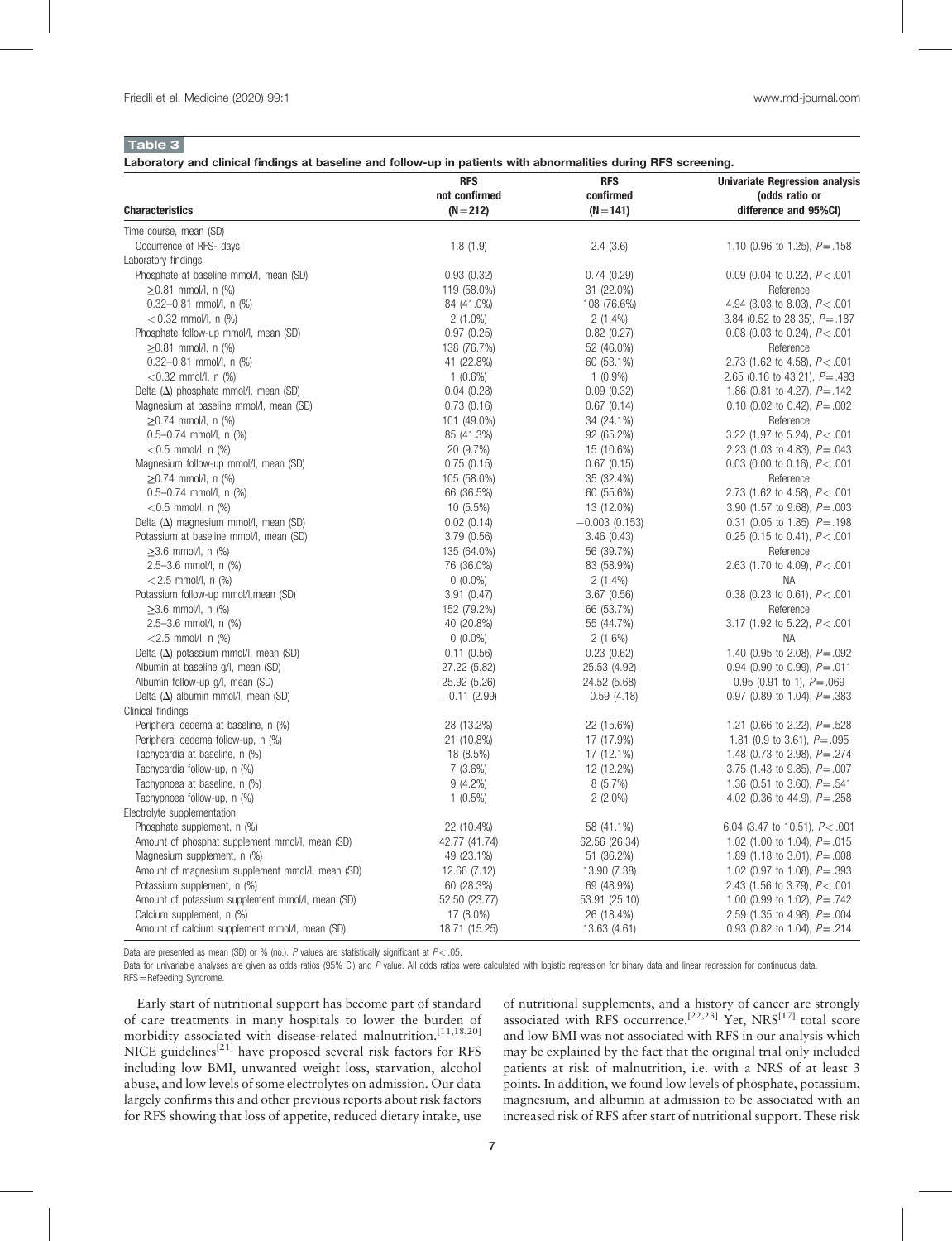# Table 4

A. All patients

Primary and Secondary Endpoints according to positive RFS screening.

| A. All paucillo                            |                                     |                       |                                          |                                            |  |  |
|--------------------------------------------|-------------------------------------|-----------------------|------------------------------------------|--------------------------------------------|--|--|
| <b>Characteristics</b>                     | <b>RFS confirmed</b><br>$(N = 141)$ | No RFS<br>$(N = 826)$ | <b>Univariate Regression</b><br>analysis | <b>Multivariate Regression</b><br>analysis |  |  |
| Primary endpoint                           |                                     |                       |                                          |                                            |  |  |
| Mortality within 180 days, n (%)           | 42 (29.8%)                          | 181 (21.9%)           | 1.51 (1.02 to 2.25), $P = .041$          | 1.53 (1.02 to 2.29), $P = .038$            |  |  |
| Secondary endpoints                        |                                     |                       |                                          |                                            |  |  |
| Mortality within 30 days, n (%)            | 11 (7.8%)                           | 76 (9.2%)             | 0.84 (0.43 to 1.61), $P = .592$          | 0.82 (0.42 to 1.59), $P = .554$            |  |  |
| Admission to the ICU within 30 days, n (%) | 6 (4.3%)                            | 13 (1.6%)             | 2.78 (1.04 to 7.44), $P = .042$          | 2.71 (1.01 to 7.27), $P = .048$            |  |  |
| Hospital readmission within 30 days, n (%) | 14 (9.9%)                           | 62 (7.5%)             | 1.36 (0.74 to 2.5), $P = .325$           | 1.34 (0.73 to 2.48), $P = .343$            |  |  |
| Major complications within 30 days, n (%)  | 8 (5.7%)                            | 59 (7.1%)             | 0.78 (0.37 to 1.67), $P = .526$          | 0.80 (0.37 to 1.71), $P = .558$            |  |  |
| Length of hospital stay - days, mean (SD)  | 10.5(6.9)                           | 9.0(6.6)              | 1.50 (0.32 to 2.69), $P = .013$          | 1.57 (0.38 to 2.75), $P = .01$             |  |  |

#### B. Patients with abnormalities during RFS screening.

| <b>Characteristics</b>                     | <b>RFS</b> confirmed<br>$(N = 141)$ | <b>RFS not confirmed</b><br>$(N = 212)$ | <b>Univariate Regression</b><br>analysis | <b>Multivariate Regression</b><br>analysis |
|--------------------------------------------|-------------------------------------|-----------------------------------------|------------------------------------------|--------------------------------------------|
| Primary endpoint                           |                                     |                                         |                                          |                                            |
| Mortality within 180 days, n (%)           | 42 (29.8%)                          | 37 (17.5%)                              | 2.01 (1.21 to 3.33), $P = .007$          | 1.97 (1.18 to 3.29), $P = .01$             |
| Secondary endpoints                        |                                     |                                         |                                          |                                            |
| Mortality within 30 days, n (%)            | 11 (7.8%)                           | 15 (7.1%)                               | 1.11 (0.49 to 2.5), $P = .798$           | 1.08 (0.48 to 2.45), $P = .855$            |
| Admission to the ICU within 30 days, n (%) | 6(4.3%)                             | $2(0.9\%)$                              | 4.67 (0.93 to 23.46), $P = .062$         | 4.62 (0.92 to 23.37), $P = .064$           |
| Hospital readmission within 30 days, n (%) | 14 (9.9%)                           | $9(4.2\%)$                              | 2.49 (1.05 to 5.91), $P = .039$          | 2.42 (1.01 to 5.81), $P = .047$            |
| Major complications within 30 days, n (%)  | 8(5.7%)                             | 14 (6.6%)                               | 0.85 (0.35 to 2.08), $P = .724$          | 0.87 (0.35 to 2.16), $P = .769$            |
| Length of hospital stay - days, mean (SD)  | 10.5(6.9)                           | 9.8(6.7)                                | 0.70 (-0.75 to 2.15), $P = .34$          | 0.66 (-0.79 to 2.11), $P = .373$           |

Data are presented as mean (SD) or % (no.). P values are statistically significant at  $P < 0.05$ .

Data for univariable and multivariable analyses are given as odds ratios (95% CI) and P value. All odds ratios were calculated with logistic regression. Multivariate regression analysis was adjusted for predefined prognostic factors (adjusting for age, gender and BMI). ICU denotes intensive care unit.

after adjusting for age, gender and BMI.

RFS=Refeeding Syndrome.



**Mortality for patients with RFS compared to patients with RFS not confirmed**



Figure 2. Time to mortality analysis over 180 days of follow-up. Plots showing the association between the primary endpoint all-cause long-term mortality within 180 days and patients with RFS compared to those with no RFS or not confirmed RFS. RFS=Refeeding Syndrome.

factors may help to early identify patients that will later develop RFS during hospital stay. Still, whether or not preventive measures are effective in reducing the associated risks of RFS remain unclear and cannot be answered with our study.

Importantly, our findings also confirm previous findings regarding timing of the occurrence of RFS. Similar to the results of a previous meta-analysis, we also found that in most patients RFS occurs within the first 72 hours after the start of nutritional therapy.[12] Thus, close monitoring of risk factors and clinical features of RFS during this initial vulnerable time period seems appropriate to detect patients with RFS.

The pathophysiology of RFS is still incompletely understood, but there seem to be several metabolic factors causing this condition.[24–26] During starvation and other catabolic conditions, secretion of glucagon increases while insulin secretion decreases leading to an activated gluconeogenesis and proteolysis. Additionally, electrolyte supplies and intracellular vitamin, such as thiamine, are depleted.<sup>[6,27]</sup> After the start of nutritional intake, glucose concentration rises followed by an increase in insulin and decrease of glucagon secretion. Insulin stimulates glycogen, fat, and protein synthesis, which requires minerals and cofactors, such as phosphate, magnesium, and thiamine. Insulin also leads to an uptake of glucose and potassium into the cell through the sodium-potassium ATPase symporter. Phosphate and magnesium are absorbed and water follows by osmosis.<sup>[27]</sup> The result of this transcellular shift is a redistribution of electrolytes with extracellular volume expansion resulting from increased sodium and water retention.<sup>[12]</sup> The volume overload can lead to peripheral oedema and heart failure, while the transcellular shift of electrolytes is a risk for arrhythmias or spasms.<sup>[6,10]</sup> Changes in electrolytes thus may precede clinical symptoms and screening of electrolytes derangements in at-risk